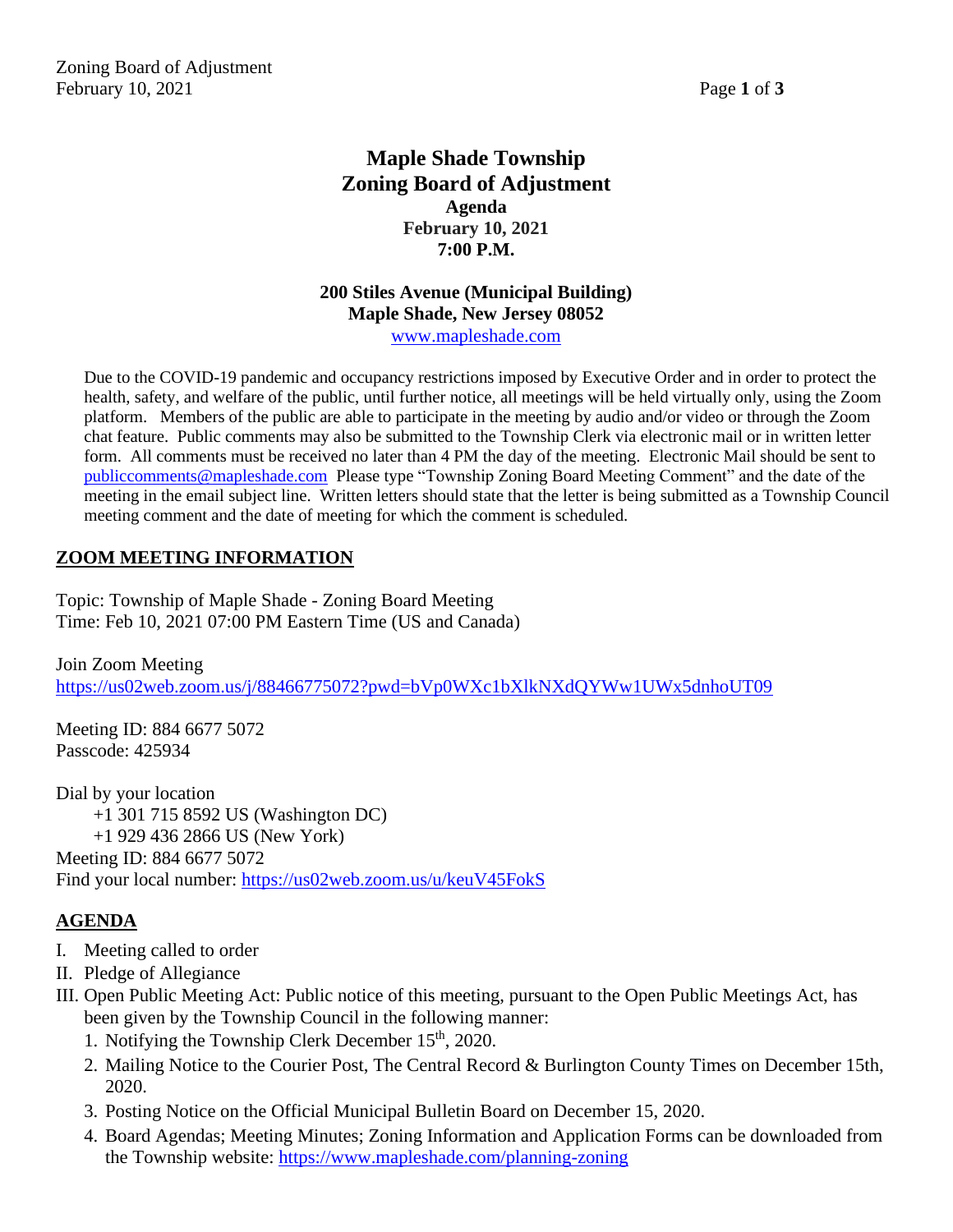#### IV. Roll Call:

- i. John Gee, Jr., Chair ii. Michael Bimmer, Vice Chair
- iii. Karen Radie iv. Angie Santori
- v. Lu Valentino vi. John Zaradnick
- vii. Richard Borden viii. Dawn Sadlowski, Alt 1
- ix. Miriam Bebitch, Alt 2

# V. Continued Business:

1. **131 E. Kings Highway (NJSH Route 41)**. – Block 17; Lot 4; BJ's Wholesale (SPR#2020-01) Zone: BD-1

Existing Use: Retail warehouse with automobile tire service Proposed Use: Retail warehouse with automobile tire service and fuel service station Application: Preliminary & Final Site Plan Approval / Variance Relief (Use & Benefit)

### **VI**. New Business:

1. **42 North Pine Avenue** – Block 85; Lot 15; Bailey's Landscaping, LLC; Z-21-02 Zone: Business Development (BD) Existing Use: Vacant Building. Previously used for auto repair and related uses. Proposed Use: Landscaping Contractor Application: "d1" Variance and bulk or "c" variances

# VI. Old Business:

Discussion:

Minutes January 13<sup>th</sup>, 2021 - Forthcoming

#### Miscellaneous:

- 1. Reports:
	- a. Solicitor Resolutions
		- 2020-ZB-01: 131 E. Kings Highway Block 17; Lot 4; BJ's Wholesale Club; Z-21-02
		- 2020-ZB-07: 65 Old Kings Highway Block 173.02; Lot 8.02; Freedom Stone Fabricators, LLC; Z-21-03.
		- 2020-ZB-08: 829 N. Forklanding Road Block 2; Lot 2.01; Edward and Christine Nusslein; Z-21-4
		- 2021-ZB-01: 636 N. Forklanding Road-Block 1.04, Lot 4; Biditt Property Group; Z-21-05.
	- b. Engineer
	- c. Community Development
- VII. Closed Session (if necessary): To discuss matters in accordance with N.J.S.A. 10:4-12 as they relate to pending, ongoing or anticipated litigation/attorney client privilege.

#### VIII. Adjourn.